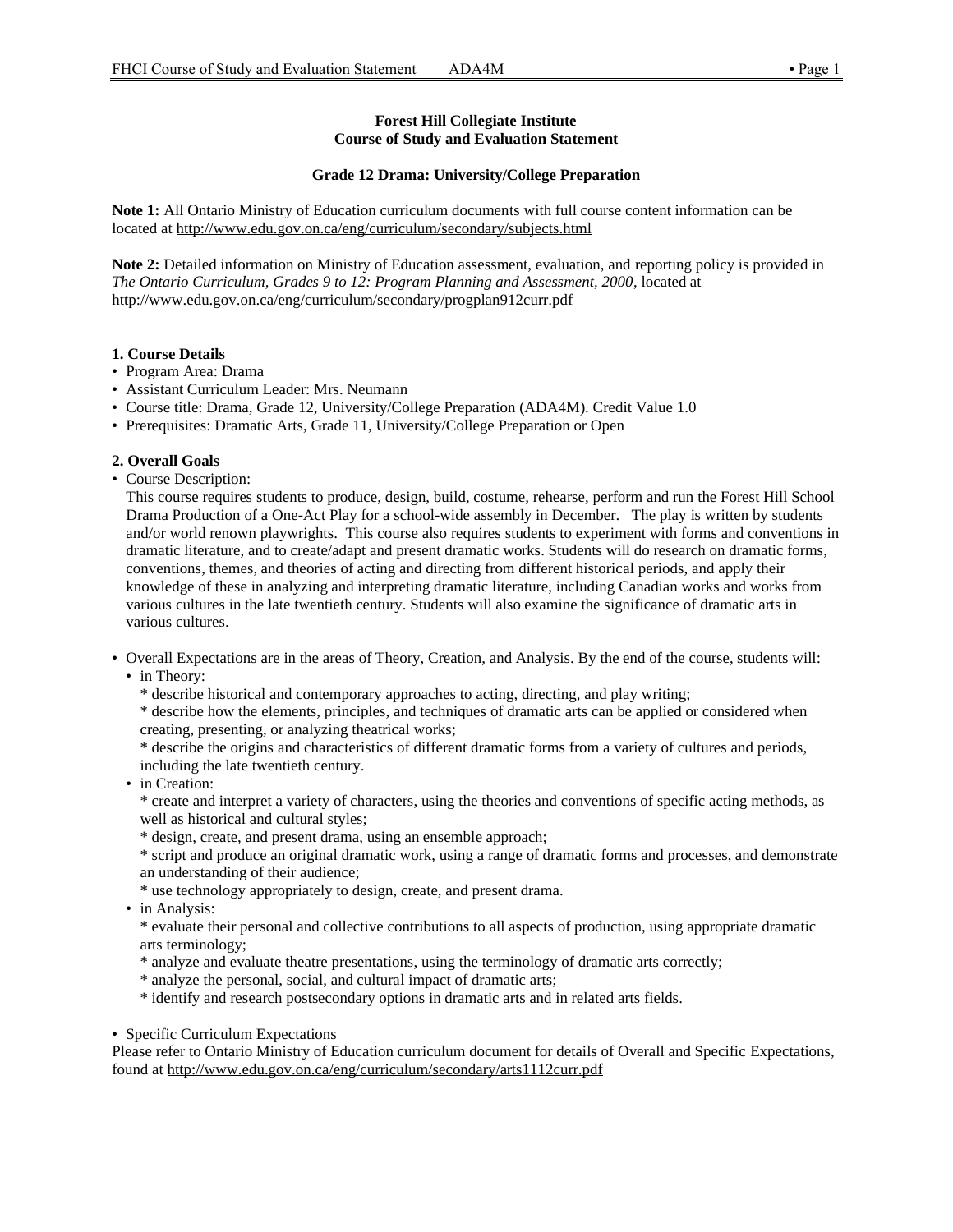| Unit 1 | Drama/Theatre Connections: Acting Workshops to Scene |                  |
|--------|------------------------------------------------------|------------------|
|        | Work                                                 | Approx. 15 hours |
| Unit 2 | Play design and Production                           | Approx. 42 hours |
| Unit 3 | Social/Political Theatre                             | Approx. 14 hours |
| Unit 4 | Independent Student Project (ISP)                    | Approx. 20 hours |
| Unit 5 | <b>Culminating Activity</b>                          | Approx. 18 hours |
|        |                                                      | Total: 110 hours |

# **Units: Titles and Times**

# **3. Program Planning Considerations**

- *Individual Education Plan*: Accommodations to meet the needs of exceptional students as set out in their Individual Education Plan will be implemented within the classroom program. Additional assistance is available through the Special Education program.
- *The Role of Technology in the Curriculum:* Using information technology will assist students in the achievement of many of the expectations in the curriculum regarding research, written work, analysis of information, and visual presentations.
- *English as a Second Language (ESL)*: Appropriate accommodations in teaching, learning, and evaluation strategies will be made to help ESL students gain proficiency in English, since students taking ESL at the secondary level have limited time in which to develop this proficiency.
- *Career Education*: Expectations in this course include many opportunities for students to explore educational and career options, and to become self-directed learners.
- *Cooperative Education and Other Workplace Experiences:* The knowledge and skills students acquire in this courses will assist them in their senior level cooperative-education and work-experience placements related to this course. General information about cooperative education courses can be found at http://www.edu.gov.on.ca/eng/document/curricul/secondary/coop/cooped.pdf

# **4. Learning Skills**

*Learning Skills* are skills and habits are essential to success in school and in the workplace. The Learning Skills evaluated are: Responsibility, Organization, Independent Work, Collaboration, Initiative and Self-regulation. Teachers report achievement on the six Learning Skills using letter symbols:  $E = Excellent$ ,  $G = Good$ ,  $S =$ Satisfactory,  $N =$  Needs Improvement.

Learning Skills clearly affect levels of achievement, but they are *not* part of the evaluation of achievement and are not included in the midterm mark or final course mark.

# **5. Academic Honesty: Cheating and Plagiarism**

Students are expected to submit only their own original work on evaluations done in class or out of class. Plagiarism is the passing off of the ideas or writings of another as one's own. Cases of academic dishonesty (cheating and/or plagiarism) will be dealt with on a case-by-case basis, but each case will involve an investigation, communication with the student and his/her parent/guardian, and a mark of zero for the plagiarized work. Whether the student has an opportunity to demonstrate his/her learning in another assignment will be at the discretion of the teacher and/or Principal.

# **6. Teaching Strategies**

Teachers use a variety of teaching strategies to maximize student learning. The following teaching strategies will be used in this course:

- *Direct Instruction* is highly teacher-directed. This strategy includes methods such as lecture, didactic questioning, explicit teaching, practice and drill, and demonstrations.
- *Indirect Instruction* is mainly student-centered. Indirect Instruction includes inquiry, induction, problem solving, decision-making, and discovery.
- *Interactive Instruction* relies heavily on discussion and sharing among participants. Interactive instruction may include total class discussions, small group discussions or projects, or student pairs or triads working on assignments together.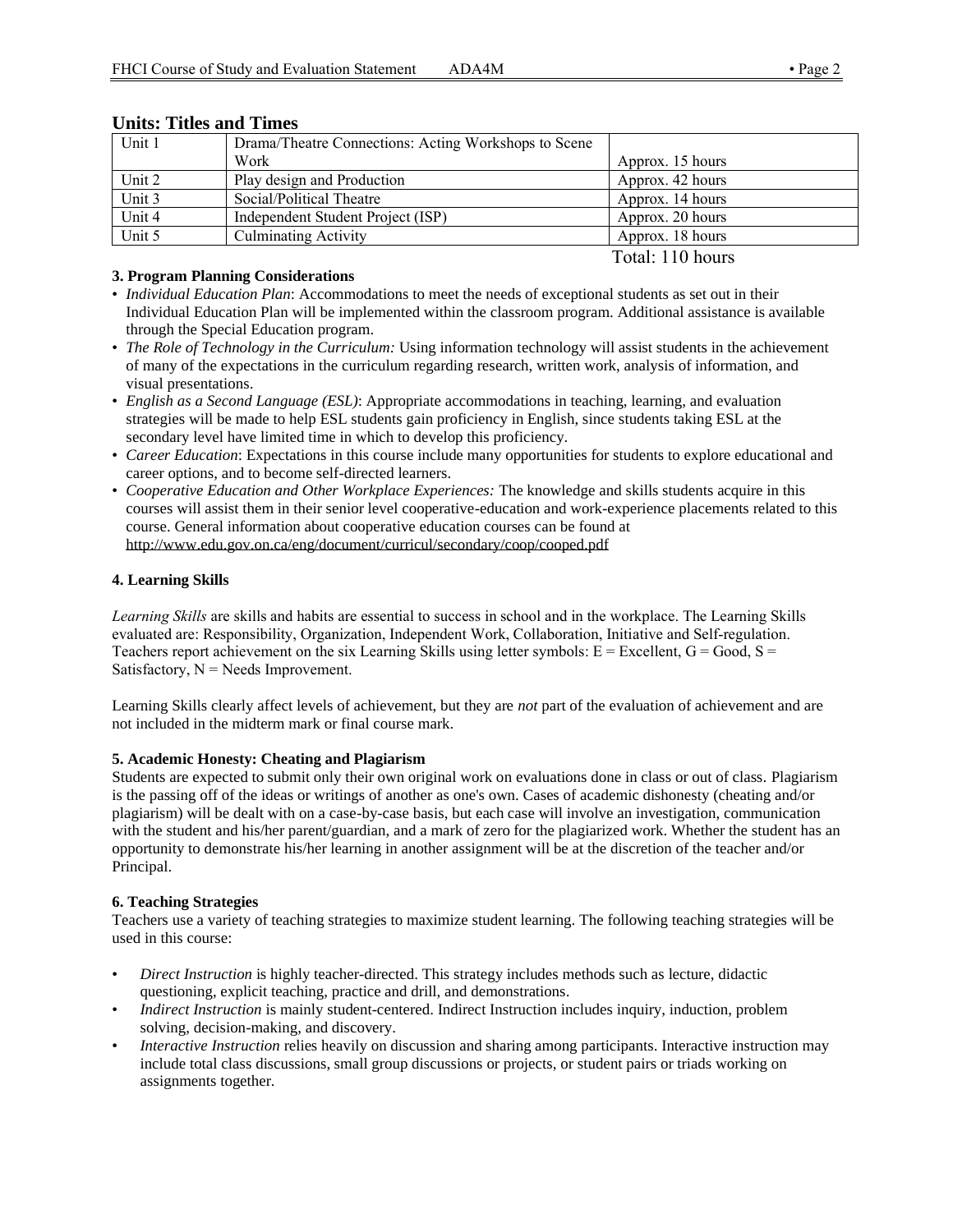- *Experiential Learning* is inductive, learner centered, and activity oriented. In Experiential Learning students participate in an activity; critically look back on the activity to clarify learning and feelings; draw useful insights from such analysis; and/or put learning to work in new situations.
- *Independent Study* refers to the range of instructional methods which are purposefully provided to foster the development of individual student initiative, self-reliance, and self-improvement. The focus is on planned independent study by students under the guidance or supervision of a classroom teacher.

#### **7. Assessment and Evaluation Strategies**

#### Assessment and Evaluation of Student Achievement

The primary purpose of assessment and evaluation is to improve student learning. Assessment is the process of gathering information from assignments, demonstrations, projects, performances, and tests that accurately reflects how well a student is achieving the curriculum expectations in a course. As part of assessment, teachers provide students with feedback that guides their efforts towards improvement.

Evaluation refers to the process of judging the quality of student work on the basis of established criteria, and assigning a value to represent that quality. In Ontario secondary schools, the value assigned will be in the form of a percentage grade.

• In this course both assessment and evaluation strategies will be used. Formal and informal teacher observation, workshops, side-coaching, checklists and/or attitude scales, self-peer assessment, conferencing, are some of the assessment strategies that may be used. Evaluation strategies such as analytical writing, scene analysis, writing-inrole, production analysis, performance rubrics, marking schemes, as well as anecdotal comments will be employed.

#### **8. Achievement Chart**

The achievement chart provides a standard, province-wide method for teachers to use in assessing and evaluating their students' achievement. Students are evaluated according to the major categories or strands in each course. Ministry curriculum documents provide detailed description of student achievement levels.

In this course, students are evaluated in four strands, according to the weightings shown:

| $-$<br>$\sim$ $\sim$<br>Inders<br>$\sim$ $\sim$ $\sim$ $\sim$ $\sim$<br>$n\alpha$ | <b>TH</b><br>7111447        | $\alpha$<br>Ħ | $\sim$ + $\sim$ $\sim$<br>101 |
|-----------------------------------------------------------------------------------|-----------------------------|---------------|-------------------------------|
| 25%                                                                               | nro.<br>$\frac{9}{0}$<br>سد | 20%           | 200<br>-76<br>υc              |

#### **9. Course Work (70%)**

- Students need to demonstrate achievement of all the overall expectations of the course. 70% of the final mark in the course will be based on work done prior to the culminating activities. Evaluations that are late, missing, and/or incomplete will affect a student's 70% grade. See FHCI Evaluation Policy as printed in the Student Agenda Book for information about late, missed, and/or incomplete assignments.
- The grade 12 Drama program engages students in active learning. Students will apply their theory and analysis in theatrical contexts by working as actors, directors, writers, and discerning audience members. The course strives for a balance between the practical and the academic with considerable scope for individual initiative as well as group projects and scene presentations. The following areas are examined:

**A) Drama/Theatre Connection: Acting Workshops to Scene Work (20%):** Through exercises derived from the work and theories of significant thinkers and practitioners who have either determined the direction in which theatre practice has developed, or shaped the way we have come to think about drama and theatre during the past century – (such as Constantin Stanislavski, Stella Adler, Sanford Meisner, Lee Strasberg, Augusto Boal, etc.) students will develop skills and an understanding of the acting process. Participants will stretch themselves as actors using text and will present both a published monologue from a contemporary play, as well as a scene, at the end of the unit. Students will explore their characters in a variety of ways – through writing and through presentations.

#### **B) Directing (15%):**